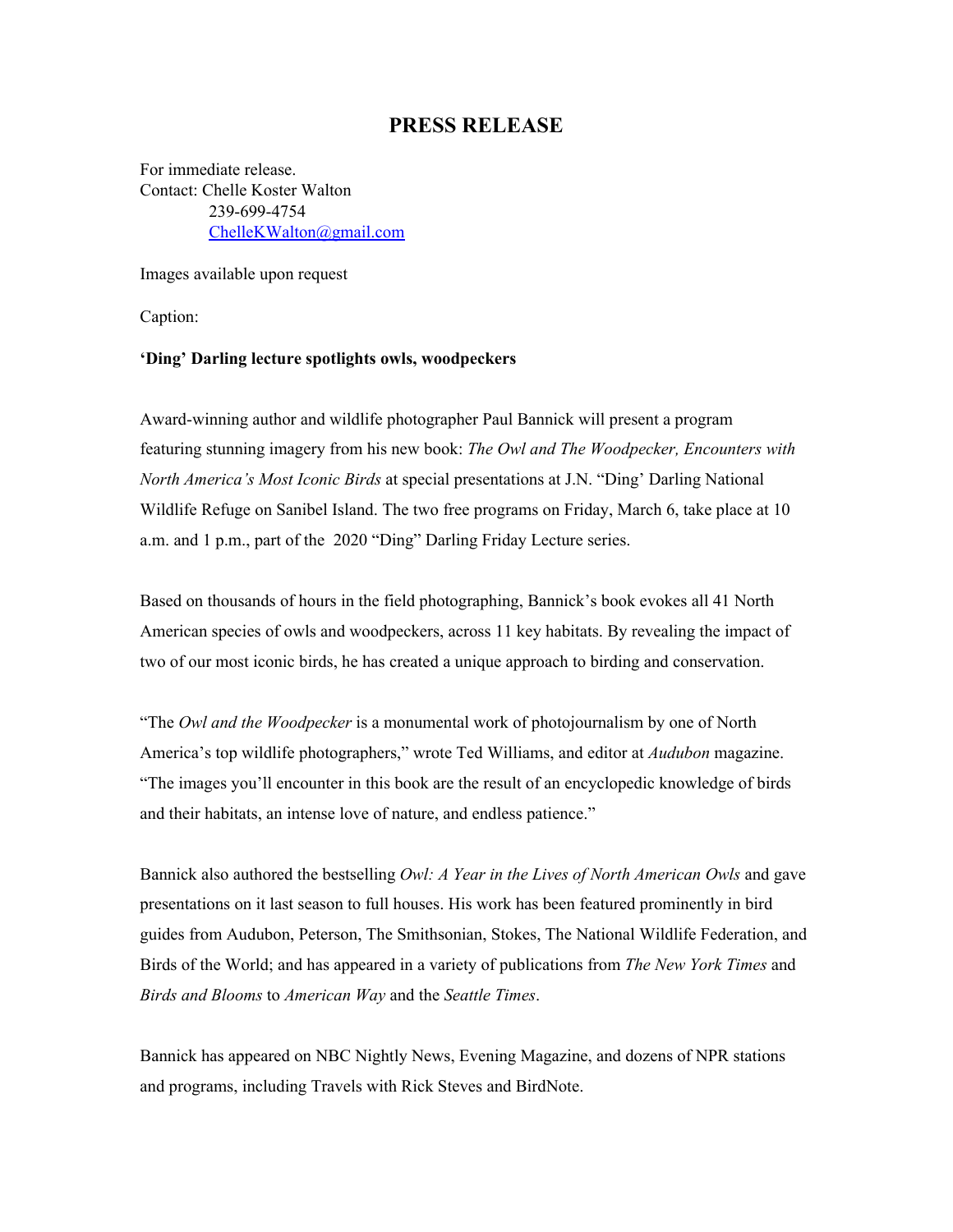The author-photographer will sign copies of his books, available in the Refuge Nature Store, following the two lectures. Profits from Nature Store sales directly benefit refuge education and research.

HighTower/Thomas & Swartz Wealth Management and Sanibel Carts co-sponsor the free 12-lecture series with support from the "Ding" Darling Wildlife Society-Friends of the Refuge (DDWS). The free lectures take place every Friday at 10 a.m. and 1 p.m.

Seating is limited and available on a first-come basis. Early arrivals can save their seat and one extra with personal items and then can explore the Visitor & Education Center or Indigo Trail before the lecture starts. Saved seats must be filled 15 minutes before lecture time or risk being reassigned.

As usual, Wildlife Drive closes on Friday, but visitors are welcome to enjoy the Visitor  $\&$ Education Center, Indigo Trail, Bailey Tract, and recreational opportunities at Tarpon Bay Explorers, the refuge's official recreation concession located at its Tarpon Bay Recreation Area.

Note: Opinions expressed in guest lectures do not necessarily reflect the views of refuge and DDWS management, staff, and board of directors.

The season's remaining schedule is listed below. Book signings follow all starred (\*) lectures. For more information, call 239-472-1100 ext. 241 or log on to dingdarlingsociety.org/articles/lecture-and-film-series.

\*March 6 – Author & Photographer Paul Bannick, *The Owl and the Woodpecker: Encounters with North America's Most Iconic Birds* March 13 – Upcycle Designer Nancy Judd, RecycleRunway.com \*March 20 – Author Eliot Kleinberg, *Black Cloud: The Great Hurricane of 1928* \*March 27 – Author Jack Davis, "All About Eagles and Other Florida Eco-Topics" \*April 3 – Jeri Magg, *Remarkable Women of Sanibel & Captiva*

\*starred lecture indicates book signing to follow